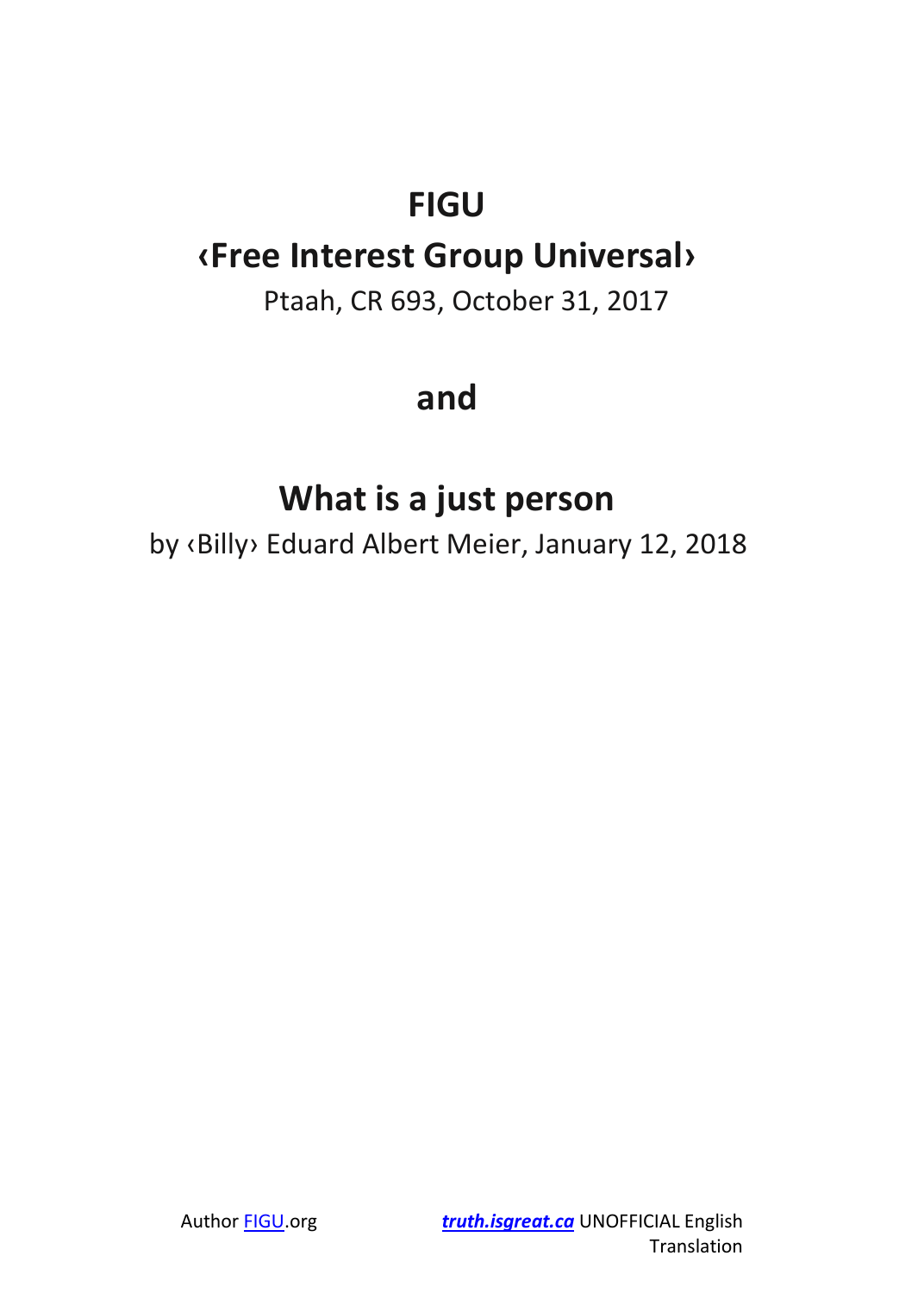Page **2** of **11**



#### **© FIGU 2018**

Some rights reserved. This work is licensed under

[https://translate.google.com/translate?sl=auto&tl=en&u=http](https://translate.google.com/translate?sl=auto&tl=en&u=https://creativecommons.org/licenses/by-nc-nd/2.5/ch/) [s://creativecommons.org/licenses/by-nc-nd/2.5/ch/](https://translate.google.com/translate?sl=auto&tl=en&u=https://creativecommons.org/licenses/by-nc-nd/2.5/ch/)

### **Non-commercial use is therefore expressly permitted without further permission from the author.**

Published by Wasserpersonnzeit-Verlag: FIGU, ‹Freie Interessengemeinschaft›,Semjase-Silver-Star-Center, Hinterschmidrüti 1225,.8495 Schmidrüti ZH, Switzerland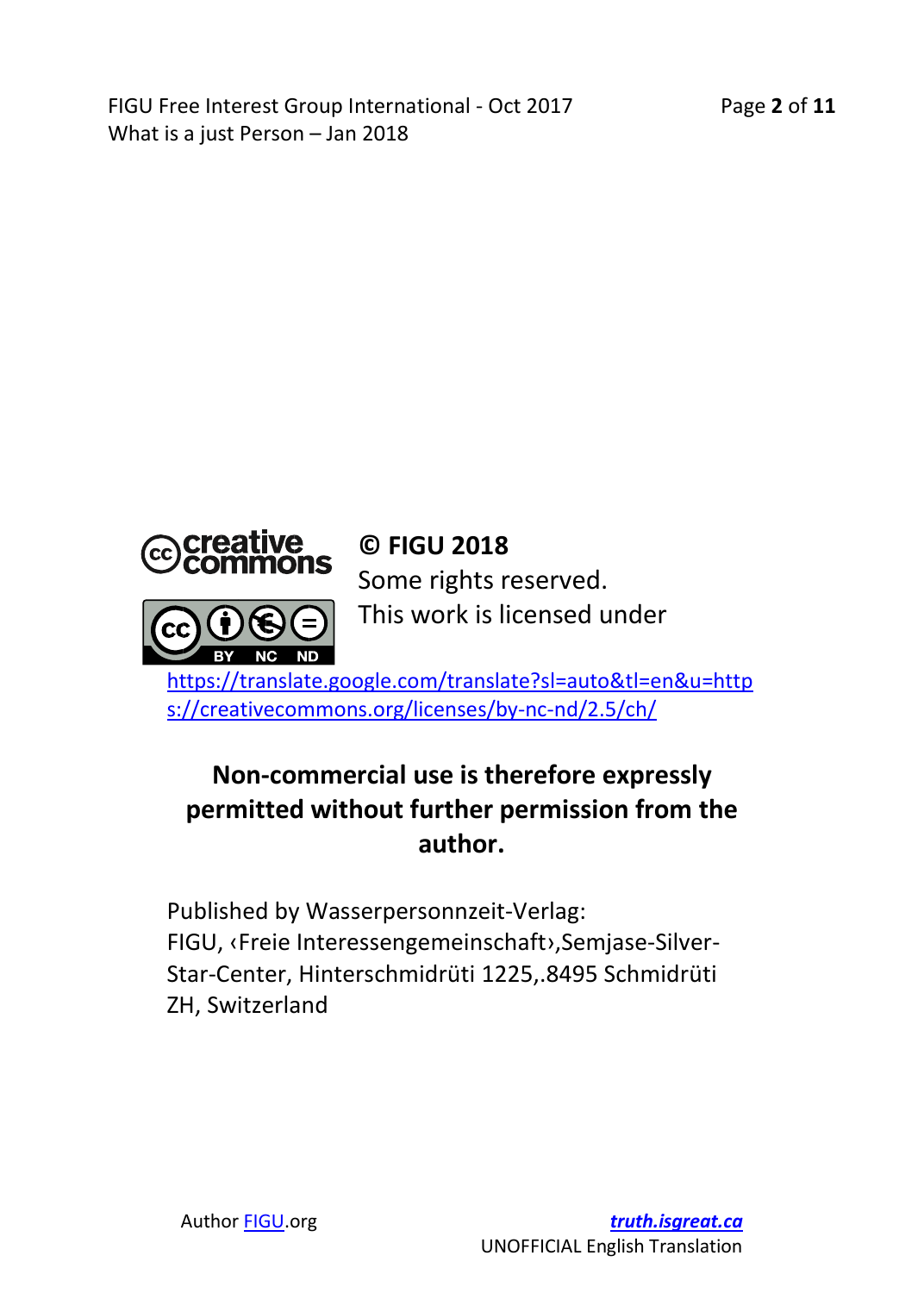### **FIGU ‹Free Universal Interest Group›**

Extended in use and named as ‹Free interest group for border sciences and humanities and ufology studies›

- 1. The term, name and title ‹FIGU Free Universal Interest Group› embodies for the community and all its members the state of completely non-religious and political independence, freedom of oppression and unrestricted selfdetermination in association-given personnel; this, however, taking into account the decrees, laws and regulations of the state to be followed, which in necessity ensure the orderly and clear state of the state order.
	- a. The ‹Free› of the ‹FIGU Free Universal Interest Group› determines the absolute freedom and the Community is free to do so with regard to any form of external ties and contracts, etc. with the ‹Free Interest Group Universal› external private or legal persons as well as groups and organizations, etc.
	- b. The ‹Free› of the ‹FIGU Free Universal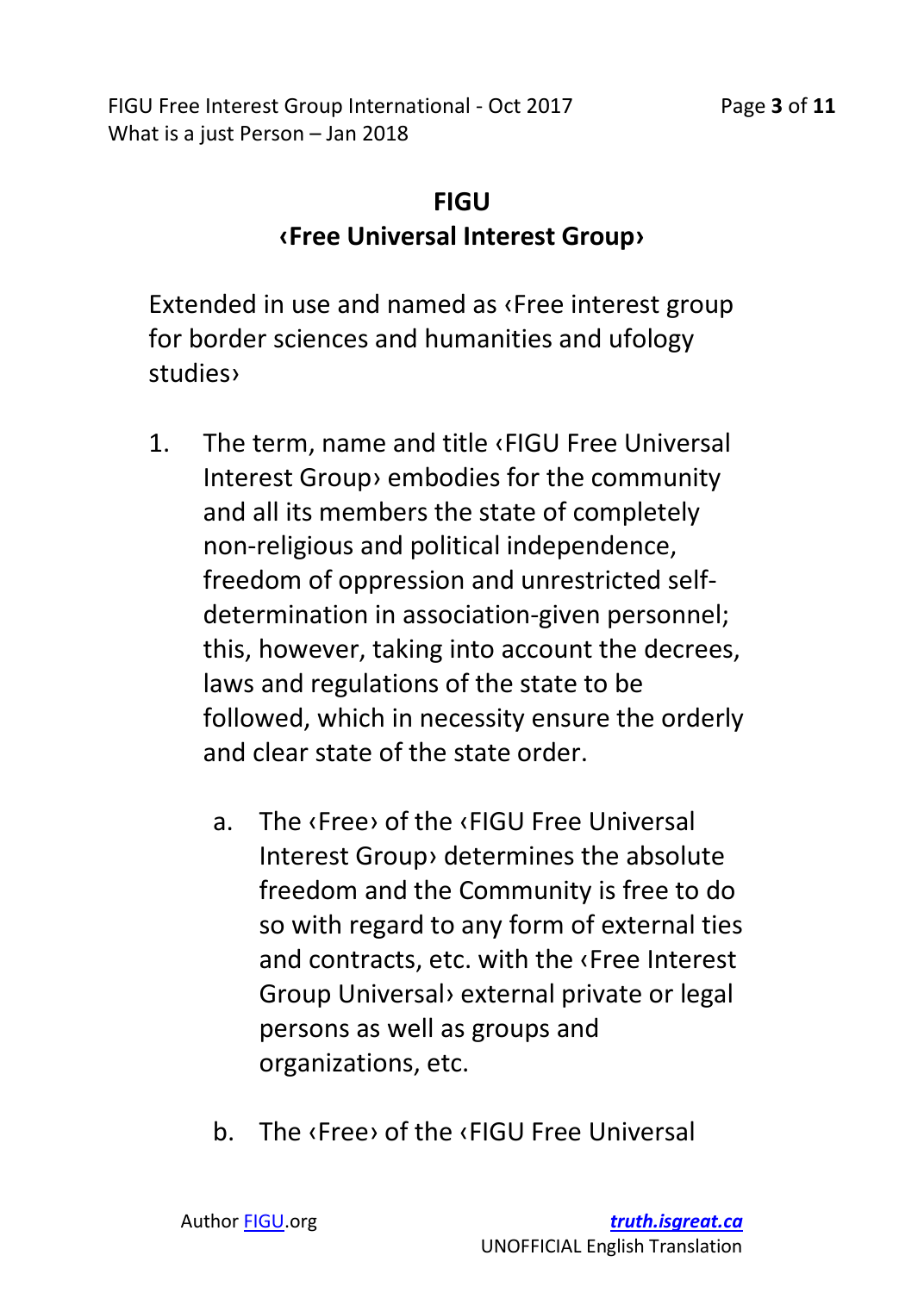> Interest Group› determines for all its members the absolute freedom in every personality-related relationship, be it with regard to their own regulations, decisions, actions, deeds and behaviors, etc., consequently these are independently grasped and executed in any form in personal self-responsibility.

- 2. Just as the state needs to maintain the order of its own decrees, laws and regulations, etc., this is also unavoidable for the ‹FIGU Free Universal Interest Group›, consequently every person voluntarily places himself in it becomes a member of the community, because only through the set order and its observance can the ‹FIGU Free Universal Interest Group› endure and bring success in a progressive way.
- 3. Der Sinn des ‹Free› resp. ‹Free› of the ‹FIGU Free Universal Interest Group› corresponds to a complete freedom from external and community value ‹Free› conflicting foreign agreements, conclusions, settlements, provisions, alliances, contracts, and conventions, etc., which would in any way restrict the meaning of community freedom with regard to free action, action and free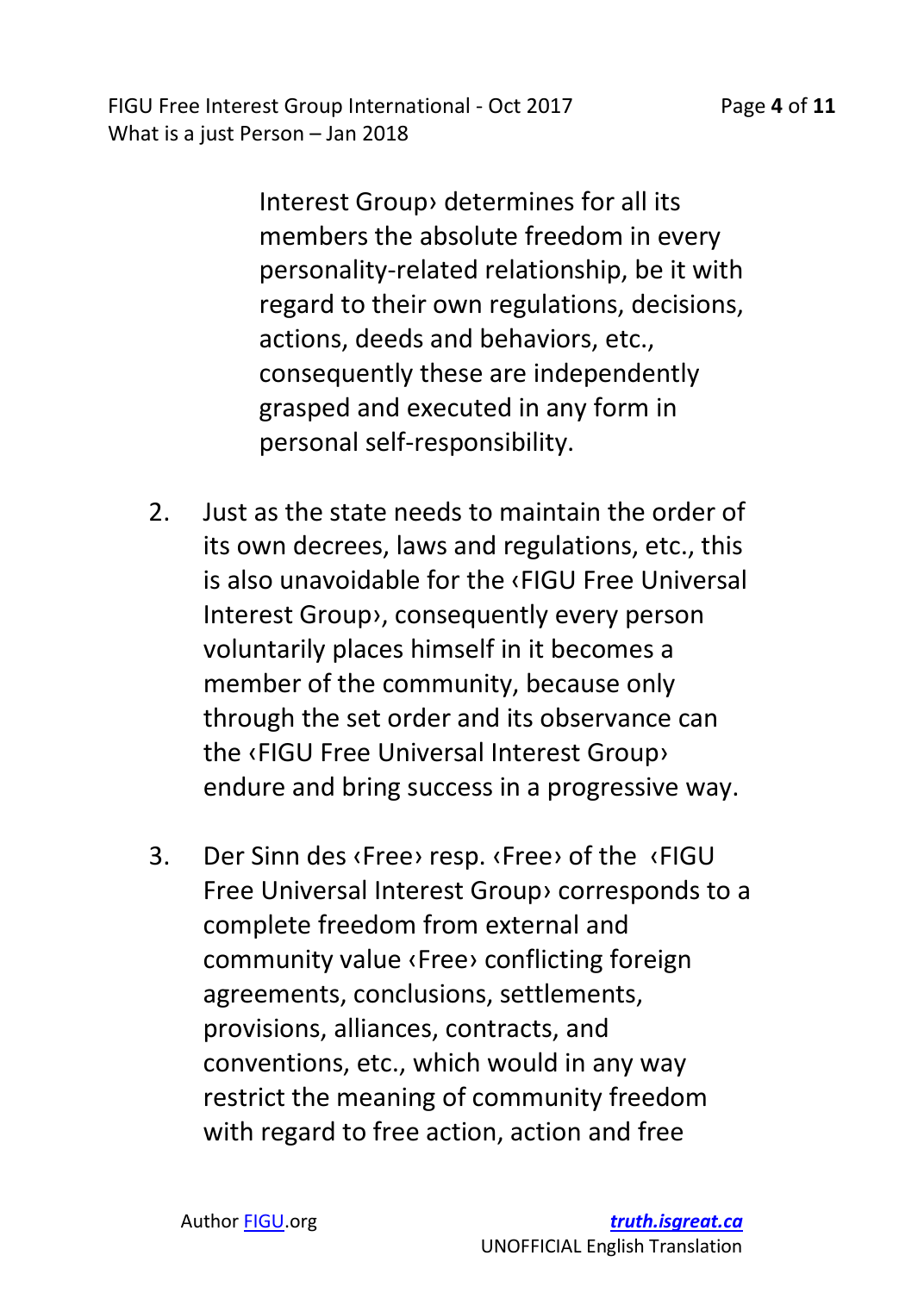behavior.

- 4. With regard to FIGU's own affairs, the absolute freedom of determination and action of the ‹FIGU Free Universal Interest Group› must in any case be guaranteed at all times, but this must be guaranteed with the prevailing state order and its enactments, laws and regulations, etc. must be compatible.
- 5. Verbal or written decisions, contracts or other agreements between the ‹FIGU Free Universal Interest Group› and its external parties of any kind may not be made if FIGU's own direct freedom of determination and direct control of a thing or a condition etc. by the ‹FIGU Free Universal Interest Group› is undermined or endangered.
- 6. Verbal or written decisions, contracts or other agreements between the ‹FIGU Free Universal Interest Group› and its external parties may only be made if they concern security aspects, damage compensation and the like, as well as precisely calculated and necessary in a responsible framework. (Note Ptaah: loans = mortgages, insurance, etc.)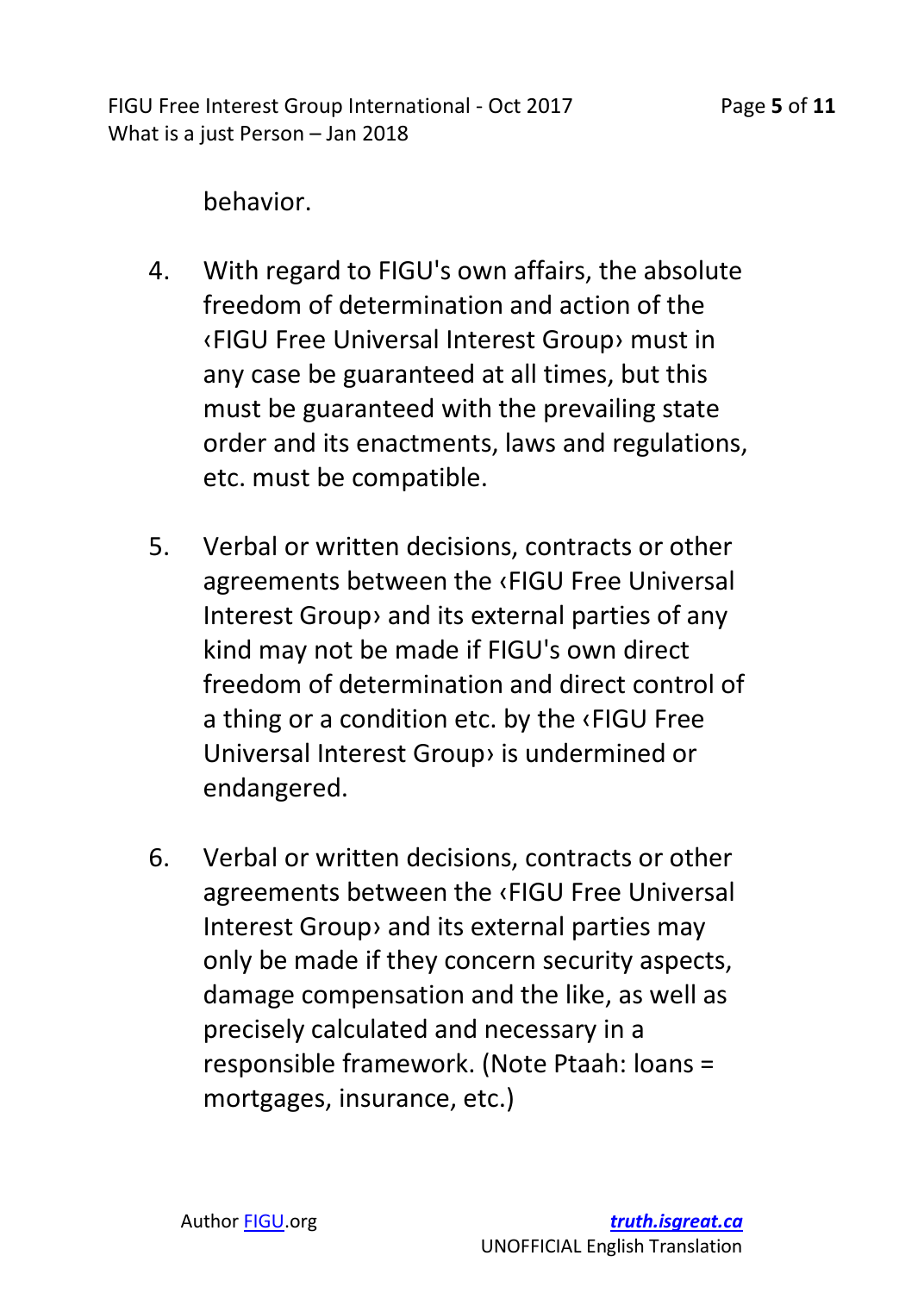- 7. Verbal or written decisions, contracts or other agreements between the ‹FIGU Free Universal Interest Group› and its external parties may only be made if they are unavoidable requirements with regard to innovation, order, security or maintenance-related external trade easements and special areas of work, for which non-FIGU specialized workers must be called in.
- 8. The members of the ‹FIGU Free Universal Interest Group› are extensively free in their ways of thinking as well as in their views and opinions, which means that in this respect they must also make and implement their own decisions for their actions, actions and behavior in an absolutely self-determining person.
- 9. With regard to their inner and outer freedom, the members of the ‹FIGU Free Universal Interest Group› strive absolutely freely for their personal self-realization, their own freedom of expression and for the freedom and interests of the FIGU community according to their own will and mental ability.
- 10. The ‹FIGU Free Universal Interest Group› as such, as well as all its members of each grouping, have to do everything within the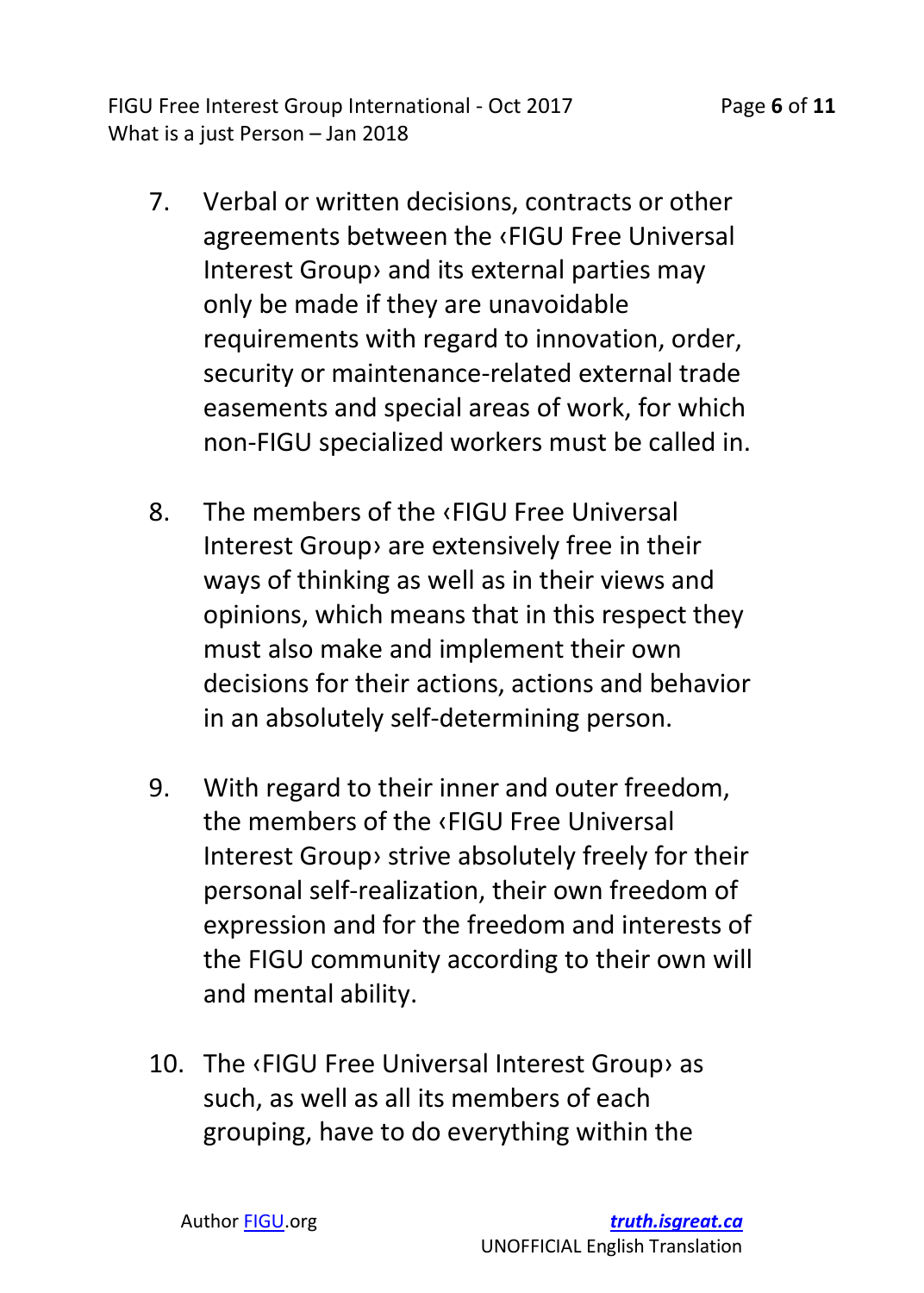> framework of freedom and in accordance with the state and the FIGU order in the way that is considered right in personal logic and clear knowledge as well as in reason and reason.

- 11. Freedom is to be understood as a way of being able to choose and decide without coercion or other negative influence by a thoroughly considerate and correct person, whereby AT THE SAME TIME FIGU's own and state-legal dimensions and orders must be considered and taken into account liberally, peacefully, psychologically, socially and culturally.
- 12. The freedom of the ‹FIGU Free Universal Interest Group› as such is neither religious, sectarian nor political, but with regard to a political activity all FIGU members are free to act politically according to their own will and discretion.
- 13. All FIGU members do not belong to any religion, religious or other sect, nor to any state or legally punishable groups or organizations.
- 14. The ‹Free›, ‹Freedom› of the ‹FIGU Free Universal Interest Group› corresponds to a state of affairs that allows the community and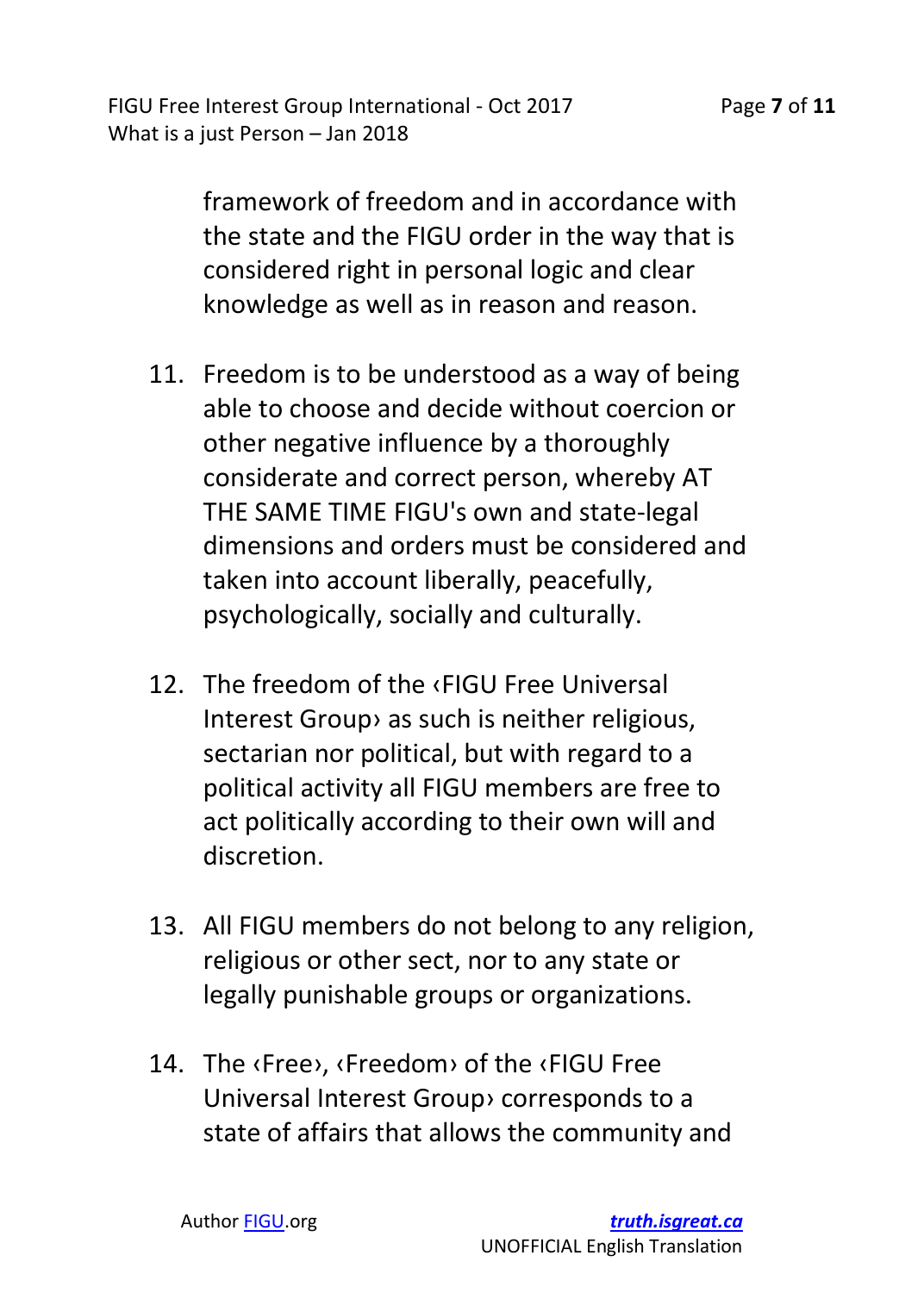> each member to act in every respect specifically in accordance with the corresponding order in accordance with the community and state, as well as to use the available facilities and their possibilities in a righteous manner without being impaired by any external pressures and constraints.

- a. The ‹FIGU Free Universal Interest Group› maintains its righteous expectations, habits, conventions, morals, its actions, actions and behaviors as well as its fixed order etc. completely freely and uses these values as the key to the cultivation of their honor, dignity, freedom and peace.
- b. The ‹Free› of the ‹FIGU Free Universal Interest Group› guarantees in any case the personal freedom of the community members, as well as the unrestricted civil and personal freedom, in compliance with and preservation of the laws, decrees and regulations etc. of the state as well as the community order.

So, this corresponds exactly to the concept that Quetzal and I had developed together with our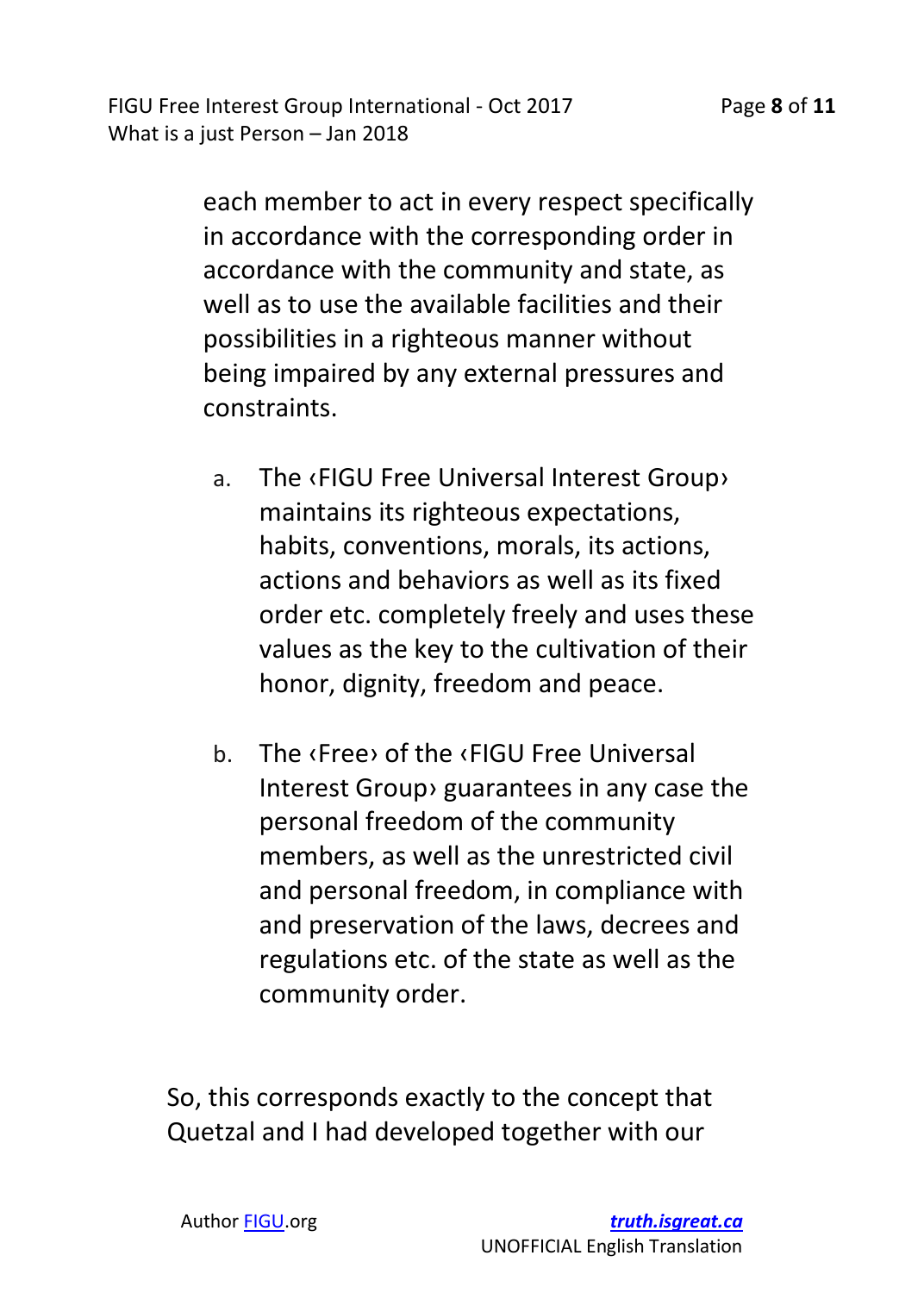committee for the term, name and title for the ‹FIGU Free Universal Interest Group› and which was intended as an introduction and opening credits for the statutes.

Ptaah; 693. Contact, 31 October 2017

### **What is a just person**

- 1. A person can be called "righteous" by fulfilling all duties worthy of person;
- 2. cultivates and lives peacefully;
- 3. generously grants freedom to men in every respect;
- 4. rejects all wrong, all unjust and evil, all dishonesty;
- 5. consciously avoids all harm to fellow human beings, the systems of nature and fauna and flora;
- 6. loves and cares for all that is good and positive;
- 7. lives in true love, grows and evolves in this regard;
- 8. leads his life in extensive righteousness;
- 9. is free from personal bad, negative and harmful intentions and interests;
- 10. is completely clear of conscience;
- 11. cultivates the love of neighbor / fellow human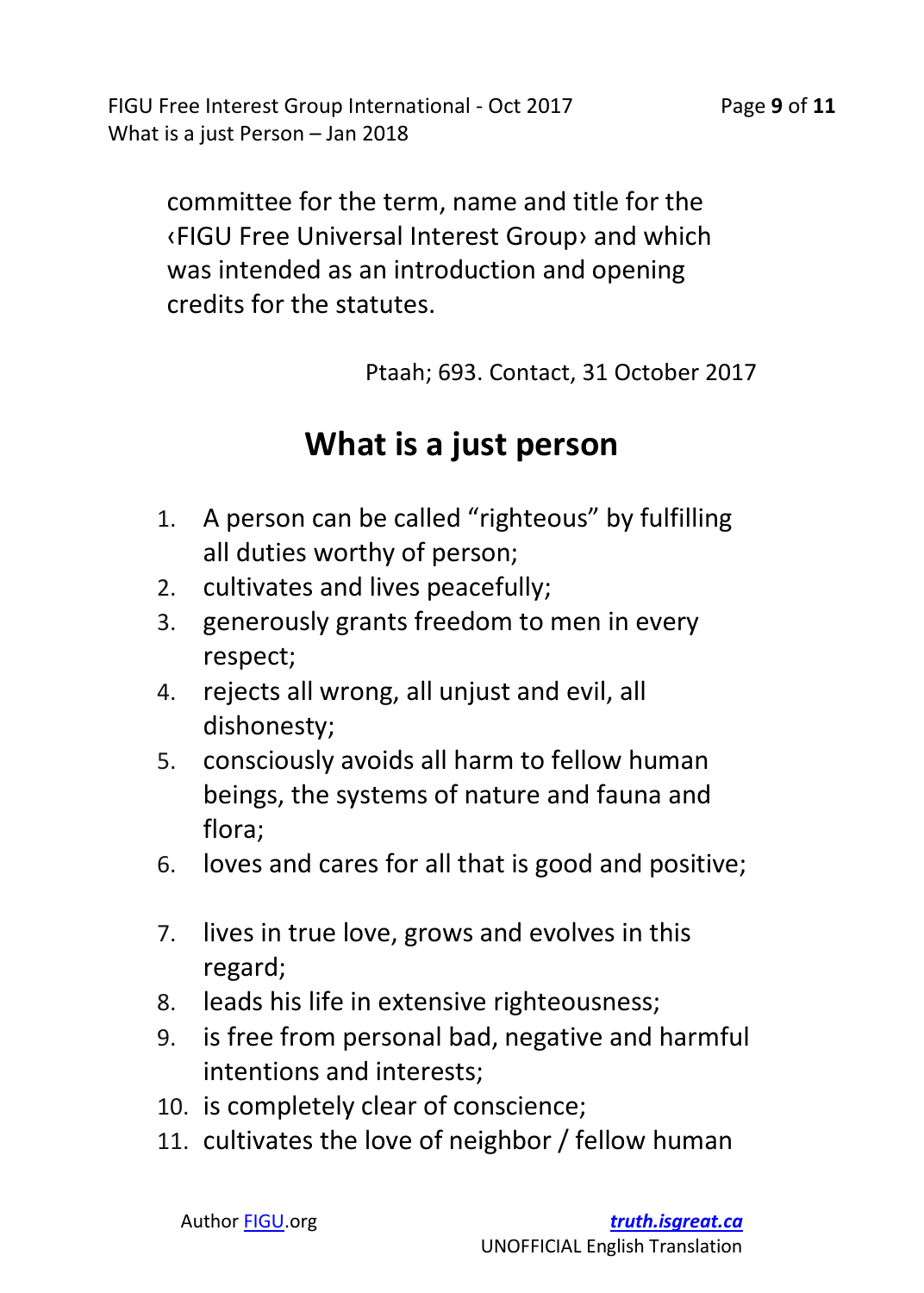> beings and the love of nature and its fauna and flora;

- 12. maintains a clear and clean conscience;
- 13. has not succumbed to an addictive attachment to material prosperity;
- 14. maintains order and cleanliness in all things;
- 15. lives in a good way according to the creative laws and commandments;
- 16. uses his consciousness creatively for personal evolution;
- 17. is honorable and dignified in his thoughts, aspirations and actions and lives these values in this way;
- 18. avoids all destruction of nature and its fauna and flora;
- 19. is helpful in every possible relationship to his fellow human beings, nature and its fauna and flora;
- 20. consciously cultivates the virtues and lives them out in every conceivable situation;
- 21. uses the gifts and possibilities of his consciousness for personal and human evolution;
- 22. gives his language a clear, teaching and comprehensible way of expression;
- 23. bestows honor and dignity on the unspeakable beauty of all universal creation;
- 24. appreciates all the values and grace of all